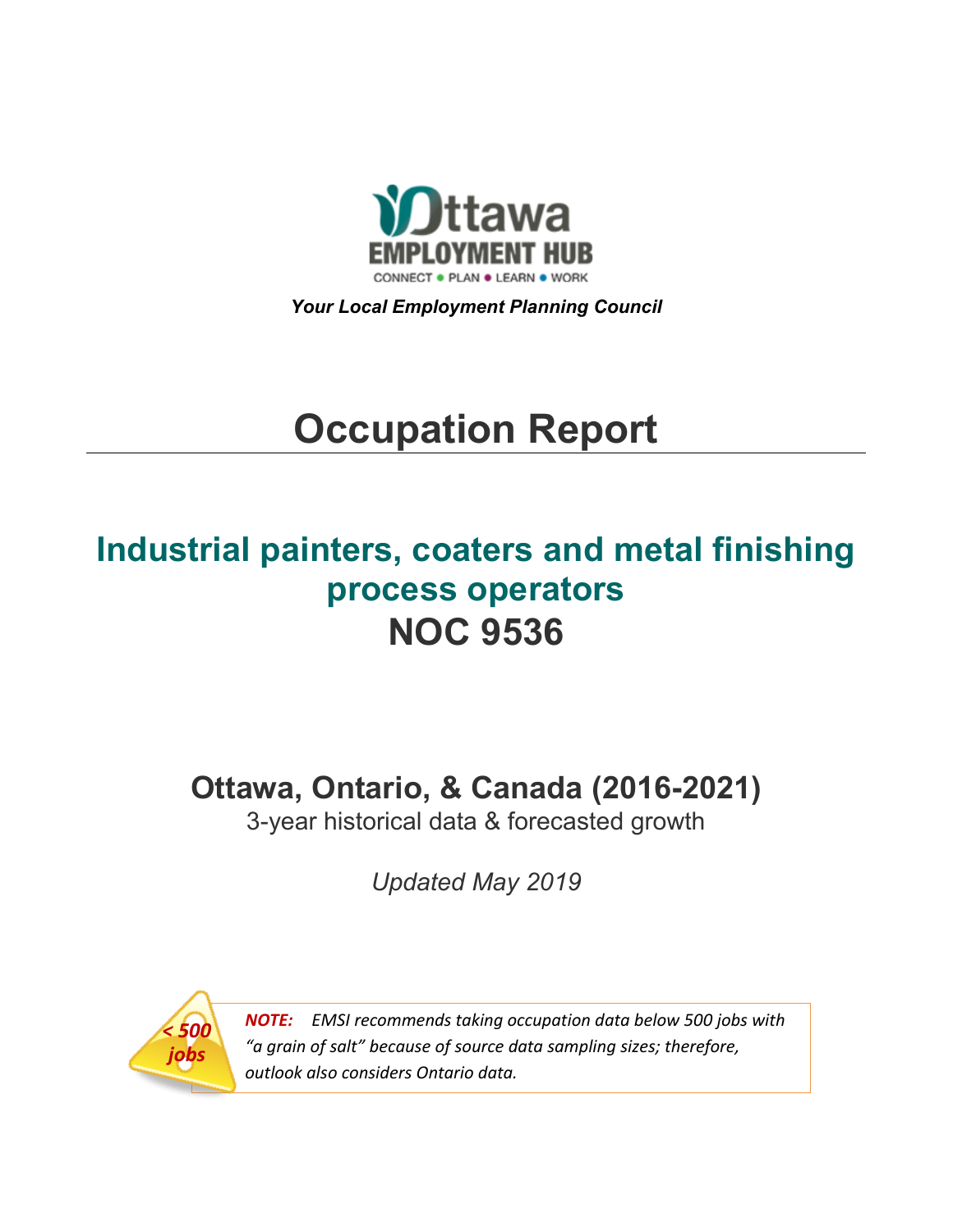

### **Industrial painters, coaters and metal finishing process operators Ottawa Outlook**

| NOC. | . 9536 |
|------|--------|
|      |        |

 $\lim_{\epsilon \to 0}$  **Fair**  $\star \star$  Good  $\star \star \star$ 

*Based on past and forecasted growth.*

## **A Local Snapshot**

- Employment in this occupation **decreased in Ottawa from 2016 to 2018** (**5.2%**); it is forecast to **increase 2.6%** over the next three years.
- **None** were **unemployed in Ottawa in 2016; less than 10** of those in this occupation were **selfemployed**.
- **Median hourly wage** for this occupation was **\$23.57**.
- **10.9%** of the 2018 jobs were in the **Building finishing contractors** industry sector.
- Ottawa has a **lower share of this occupation** than the nation.
- **Provincially**, this occupation showed a decrease from 2016 to 2018 (**13.6%**); it is expected to decrease an additional **1.7%** over the next three years.
- *Canada Job Bank* forecasted **fair** employment potential for this occupation in Ottawa from 2018-2020.

#### **Overview**

| <b>Ottawa Jobs (2018)</b>          |         | 271 (<10 were self-employed) |      |  |  |
|------------------------------------|---------|------------------------------|------|--|--|
| 2016 Ottawa Unemployment Rate      | $0.0\%$ | Ontario                      | 5.5% |  |  |
| Location Quotient to Nation (2018) | 0.51    |                              |      |  |  |
| Change in Jobs (2016 - 2018)       | $-5.2%$ | $(2018 - 2021)$ 2.6%         |      |  |  |

*NOTE: Location quotient (LQ) is a way of quantifying how concentrated a particular occupation is in a region compared to the nation or province. A quotient of 1.00 means Ottawa has the same share of the occupation as the nation/province. A quotient higher than 1.00 means Ottawa has a greater share, and lower than 1.00 means Ottawa's share is lower than the average.*

# **OTTAWA | Percentile Earnings** *(not including self-employed)*



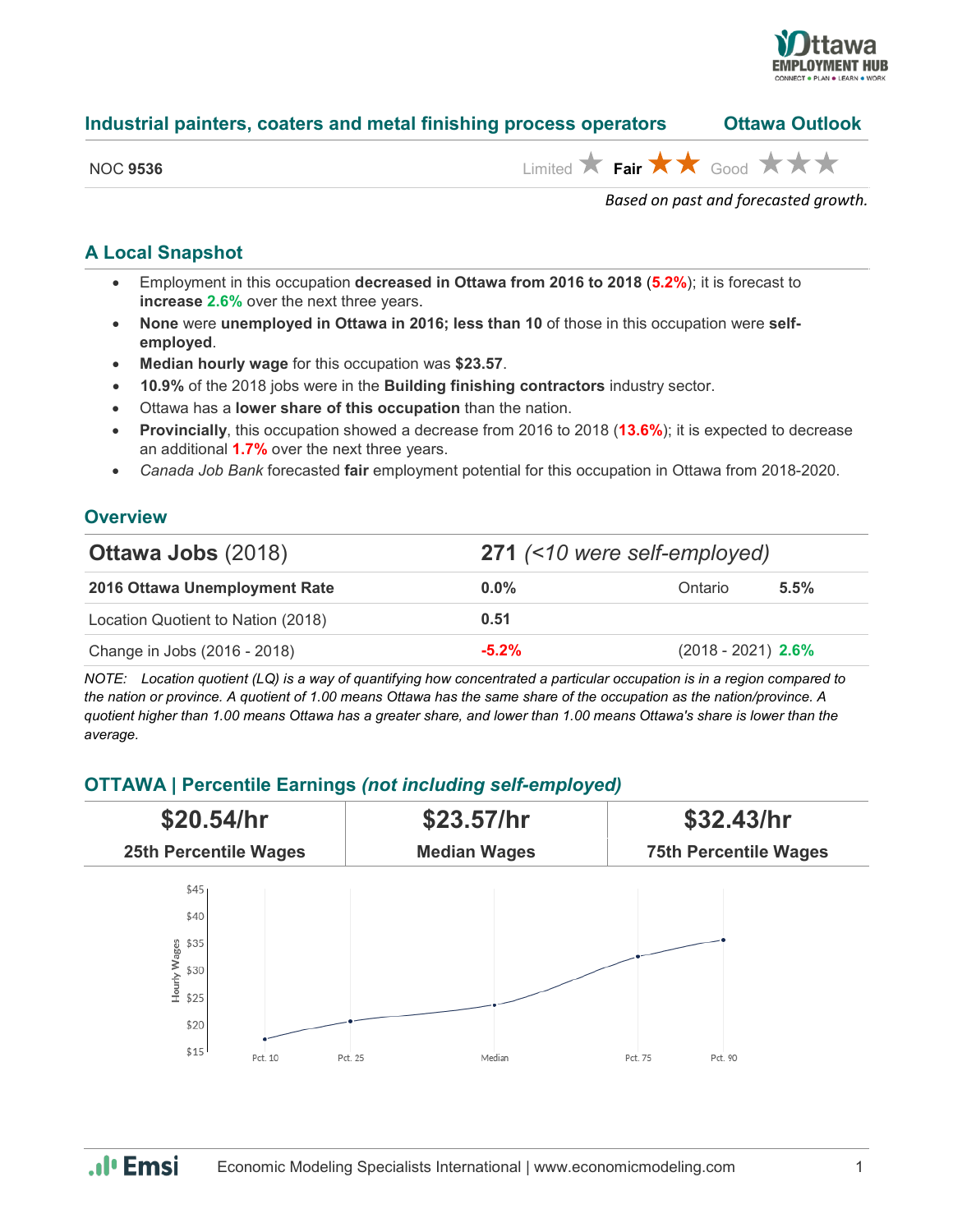

# **Ottawa | Growth**

| 286              | 278              |                    | $-2.8\%$             |
|------------------|------------------|--------------------|----------------------|
| <b>2016 Jobs</b> | <b>2021 Jobs</b> | Change (2016-2021) | % Change (2016-2021) |

# **Regional Trends**



|           | <b>Region</b> |               | <b>2016 Jobs</b> | 2021 Jobs      | Change   | % Change |
|-----------|---------------|---------------|------------------|----------------|----------|----------|
| - 1       | Ottawa        |               | 286              | 278            | -8       | $-2.8%$  |
| u.        | Ontario       |               | 7,876            | 6,689          | $-1,187$ | $-15.1%$ |
|           | Canada        |               | 18,220           | 16,859         | $-1,361$ | $-7.5%$  |
|           |               | <b>Ottawa</b> |                  | <b>Ontario</b> |          | Canada   |
| 2016 Jobs |               | 286           |                  | 7,876          |          | 18,220   |
| 2017 Jobs |               | 287           |                  | 7,603          |          | 17,884   |
| 2018 Jobs |               | 271           |                  | 6,808          |          | 16,694   |
| 2019 Jobs |               | 274           |                  | 6,755          |          | 16,740   |
| 2020 Jobs |               | 276           |                  | 6,715          |          | 16,793   |
| 2021 Jobs |               | 278           |                  | 6,689          |          | 16,859   |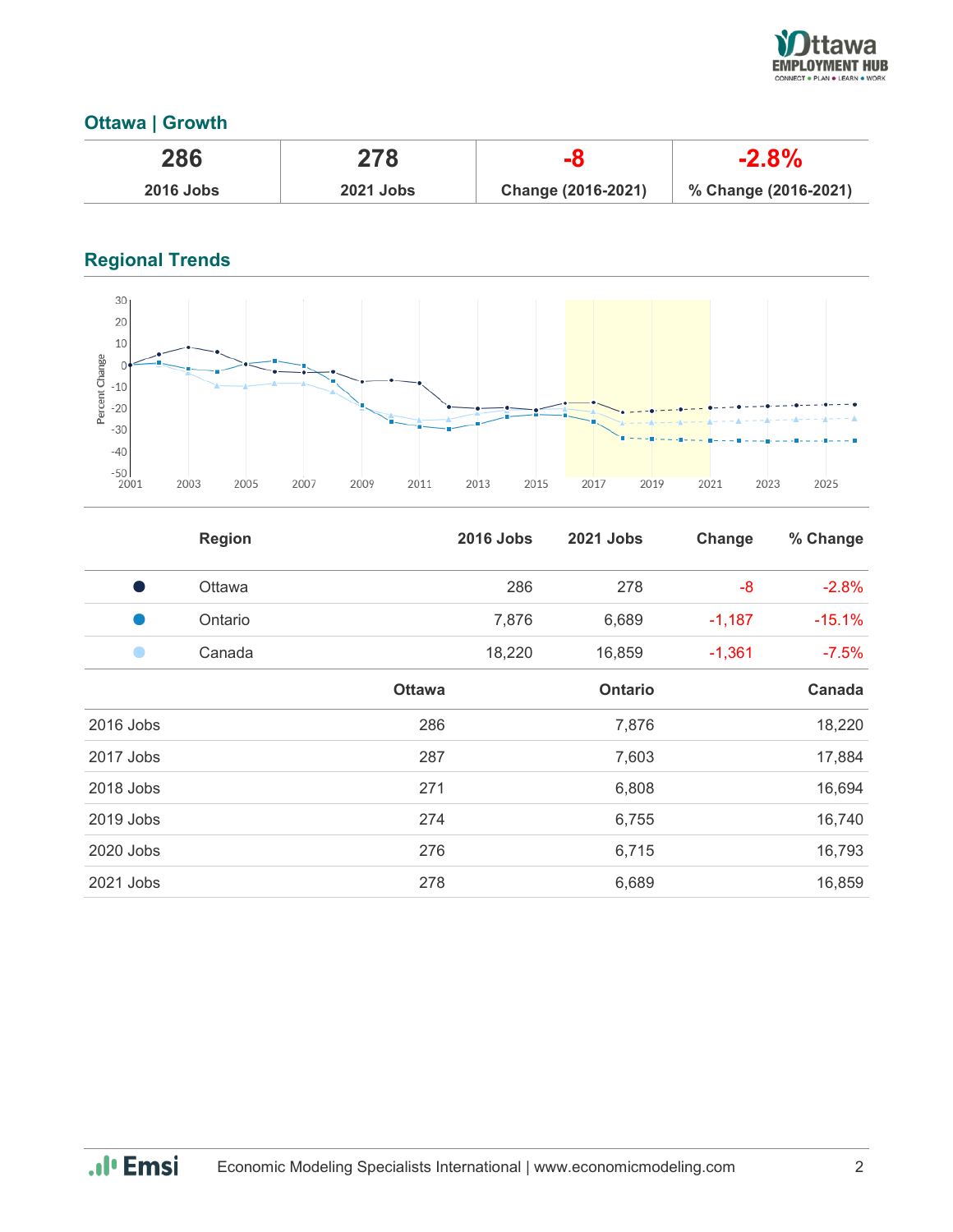

## **Ottawa | Industries Employing this Occupation**

| <b>Industry</b>                                                  | Occupation<br>Jobs in<br><b>Industry</b><br>(2018) | $%$ of<br><b>Occupation</b><br>in Industry<br>(2018) | % of Total<br>Jobs in<br><b>Industry</b><br>(2018) |
|------------------------------------------------------------------|----------------------------------------------------|------------------------------------------------------|----------------------------------------------------|
| Building finishing contractors                                   | 30                                                 | 10.9%                                                | 0.7%                                               |
| Defence services                                                 | 22                                                 | 8.1%                                                 | 0.2%                                               |
| Aerospace product and parts manufacturing                        | 16                                                 | 6.0%                                                 | 2.4%                                               |
| Coating, engraving, cold and heat treating and allied activities | 16                                                 | 5.8%                                                 | 24.2%                                              |
| Support activities for air transportation                        | 16                                                 | 5.8%                                                 | $0.7\%$                                            |

*NOTE: Inverse staffing patterns provides a table of percentages that shows how regional occupations are divided up among regional industries. For example, an inverse staffing pattern for registered nurses may show that 70% of RNs are employed by hospitals, 10% by local government (i.e., public schools), 10% by nursing homes, and 10% by offices of physicians.*

#### **Educational programs and completions in Ottawa** *(public institutions only***)**

| Programs (2016) | <b>Completions (2016)</b> |
|-----------------|---------------------------|

*There are no related program completions in Ottawa.*

*NOTE: EMSI Analyst uses Statistics Canada's PSIS data to compile completions for postsecondary programs offered in Canada, classified by the 2016 CIP codes. 2016 data includes those who graduated in spring 2017.*



#### **Job Postings by Month**

*NOTE: Based on newly published job postings first found between January 01, 2018 and December 31, 2018 AND location is Ottawa Census Sub-division, Vicinity Jobs.*